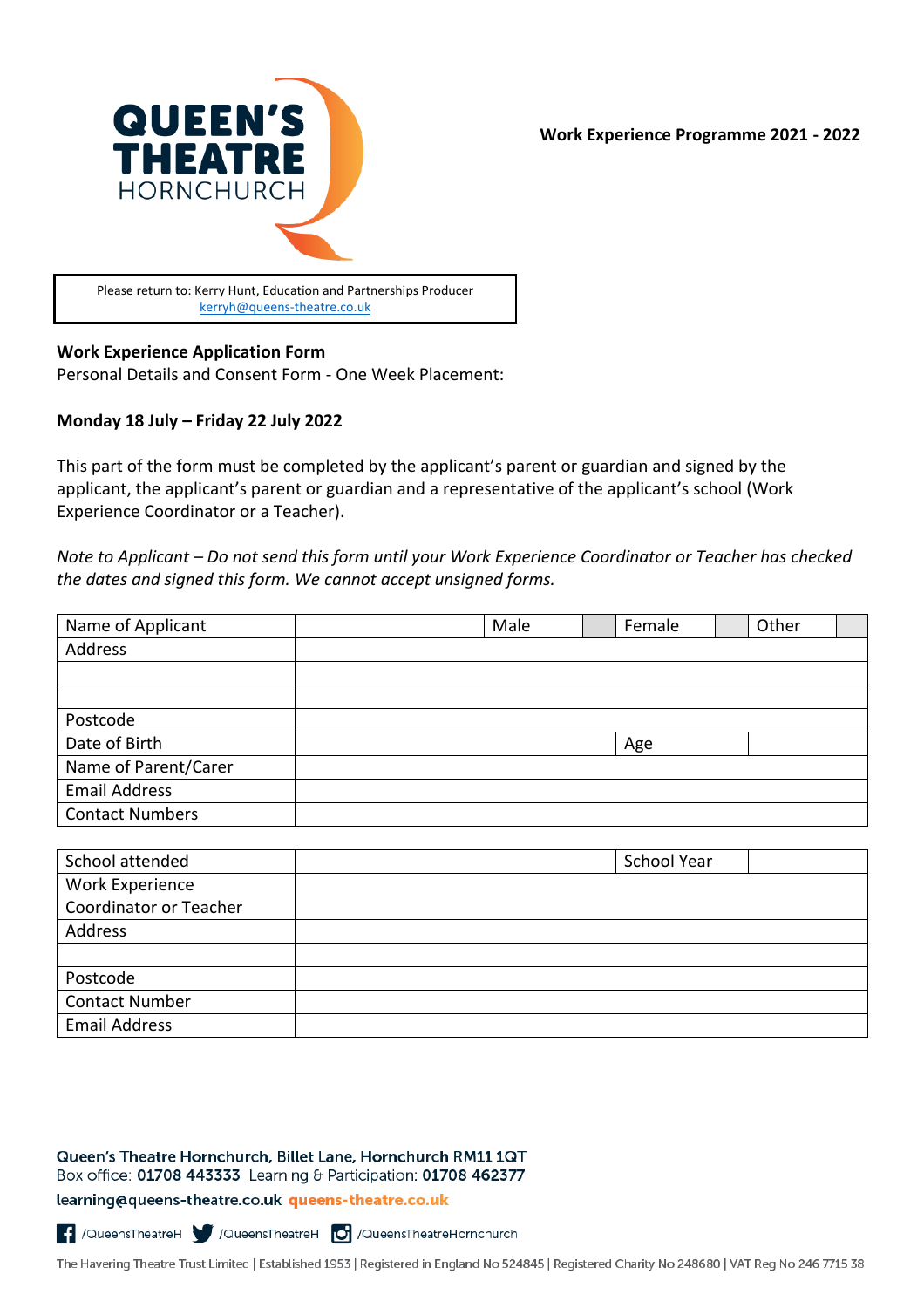| Emergency Contact Number (for when parent/carer is not available) |
|-------------------------------------------------------------------|
|                                                                   |
|                                                                   |

Please state information regarding your child's health, mobility, behaviour and medication in order to help us meet their needs fully:

| How would you best describe your ethnic origin?<br>(The Queen's Theatre requires this information for funding and monitoring purposes) |  |                               |  |         |  |                   |  |       |  |
|----------------------------------------------------------------------------------------------------------------------------------------|--|-------------------------------|--|---------|--|-------------------|--|-------|--|
| Asian/Asian<br><b>British</b>                                                                                                          |  | Black/Black<br><b>British</b> |  | Chinese |  | Mixed<br>Heritage |  | White |  |
| Other (please specify):                                                                                                                |  |                               |  |         |  |                   |  |       |  |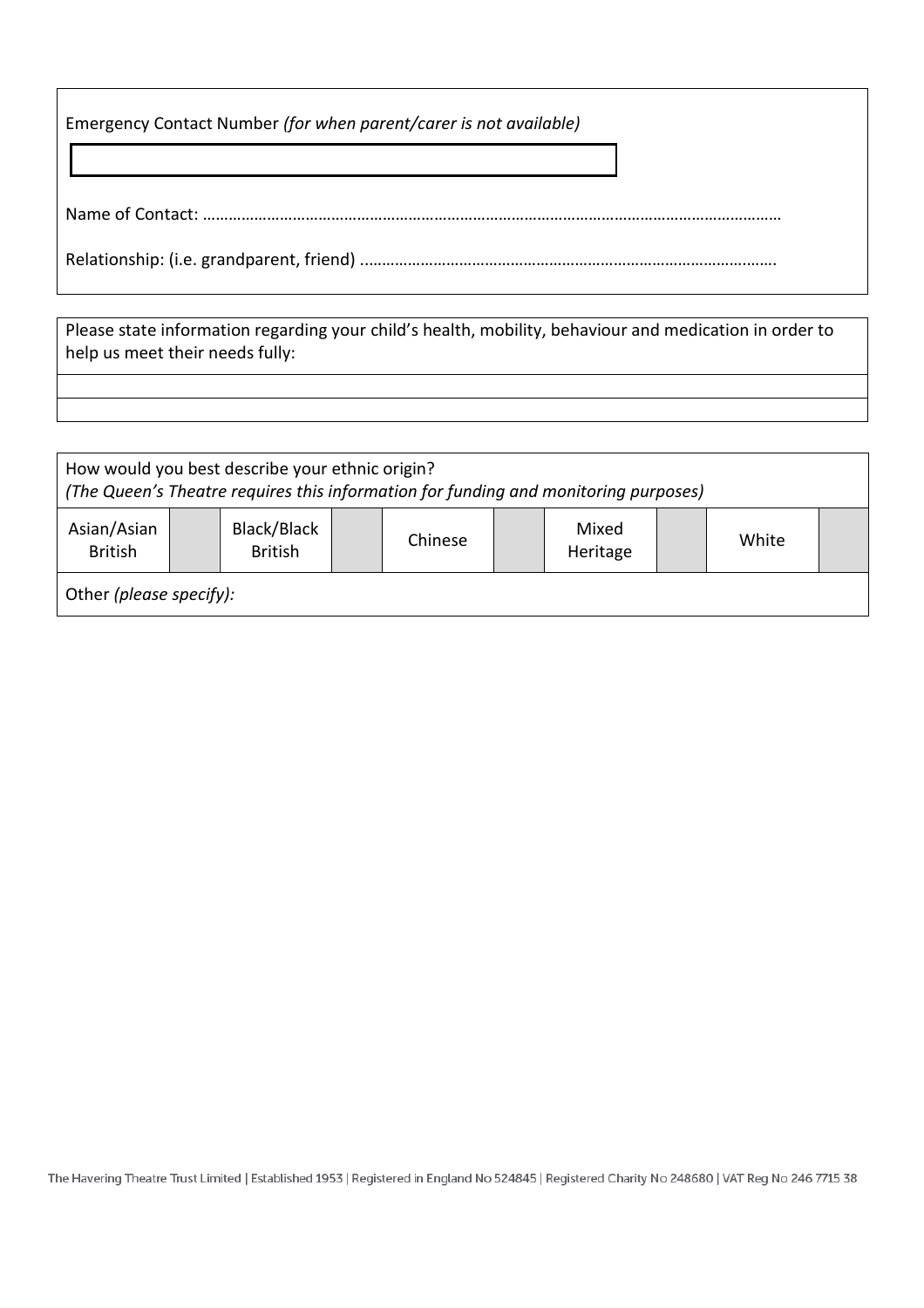### **Statement**:

|                                                                                                                                                                                              | 1. I understand that the organisers of the activities - The Queen's Theatre Hornchurch - will take all<br>reasonable precautions for the care and safety of those taking part and of their property. I also<br>understand that the Theatre and organisers will only be responsible for any injury or for the loss of<br>personal property if this is caused by their negligence. |  |  |  |  |  |  |
|----------------------------------------------------------------------------------------------------------------------------------------------------------------------------------------------|----------------------------------------------------------------------------------------------------------------------------------------------------------------------------------------------------------------------------------------------------------------------------------------------------------------------------------------------------------------------------------|--|--|--|--|--|--|
|                                                                                                                                                                                              | 2. I understand that should the participant need medical or surgical treatment, the organisers will make<br>every effort to contact me before treatment is given. If, however, this is not possible, I agree that the<br>organisers may consent to emergency medical or surgical treatment.                                                                                      |  |  |  |  |  |  |
|                                                                                                                                                                                              | 3. I agree to reimburse the organisers for any necessary expenditure, which may be incurred in the case<br>of emergency.                                                                                                                                                                                                                                                         |  |  |  |  |  |  |
|                                                                                                                                                                                              | 4. I have ensured that my child understands that for the group's and their own safety, they must<br>adhere to the rules and instructions of members of staff.                                                                                                                                                                                                                    |  |  |  |  |  |  |
|                                                                                                                                                                                              | 5. In accordance with the terms of the Data Protection Act 1998, I give permission for my child to have<br>their photograph taken and to be filmed for Queen's Theatre publicity purposes, including use of<br>photographs on the Queen's Theatre Website.                                                                                                                       |  |  |  |  |  |  |
|                                                                                                                                                                                              | 6. I give permission for performance photographs that may contain an image of my child to be<br>distributed to other members of the Queen's Theatre's Learning and Participation programme if and<br>when required.                                                                                                                                                              |  |  |  |  |  |  |
| Consent:                                                                                                                                                                                     |                                                                                                                                                                                                                                                                                                                                                                                  |  |  |  |  |  |  |
| Work Experience Programme; to take part in performances (and any associated publicity); and without<br>further permission, to take part in off-site related activities if and when required. |                                                                                                                                                                                                                                                                                                                                                                                  |  |  |  |  |  |  |
|                                                                                                                                                                                              |                                                                                                                                                                                                                                                                                                                                                                                  |  |  |  |  |  |  |
| representative of the school for this student to participate in the Work Experience Programme at the<br>Queen's Theatre on the dates given.                                                  |                                                                                                                                                                                                                                                                                                                                                                                  |  |  |  |  |  |  |
|                                                                                                                                                                                              |                                                                                                                                                                                                                                                                                                                                                                                  |  |  |  |  |  |  |
| Programme at the Queen's Theatre and to participate in all activities and performances, and to follow<br>the instructions of the course leader.                                              |                                                                                                                                                                                                                                                                                                                                                                                  |  |  |  |  |  |  |
|                                                                                                                                                                                              |                                                                                                                                                                                                                                                                                                                                                                                  |  |  |  |  |  |  |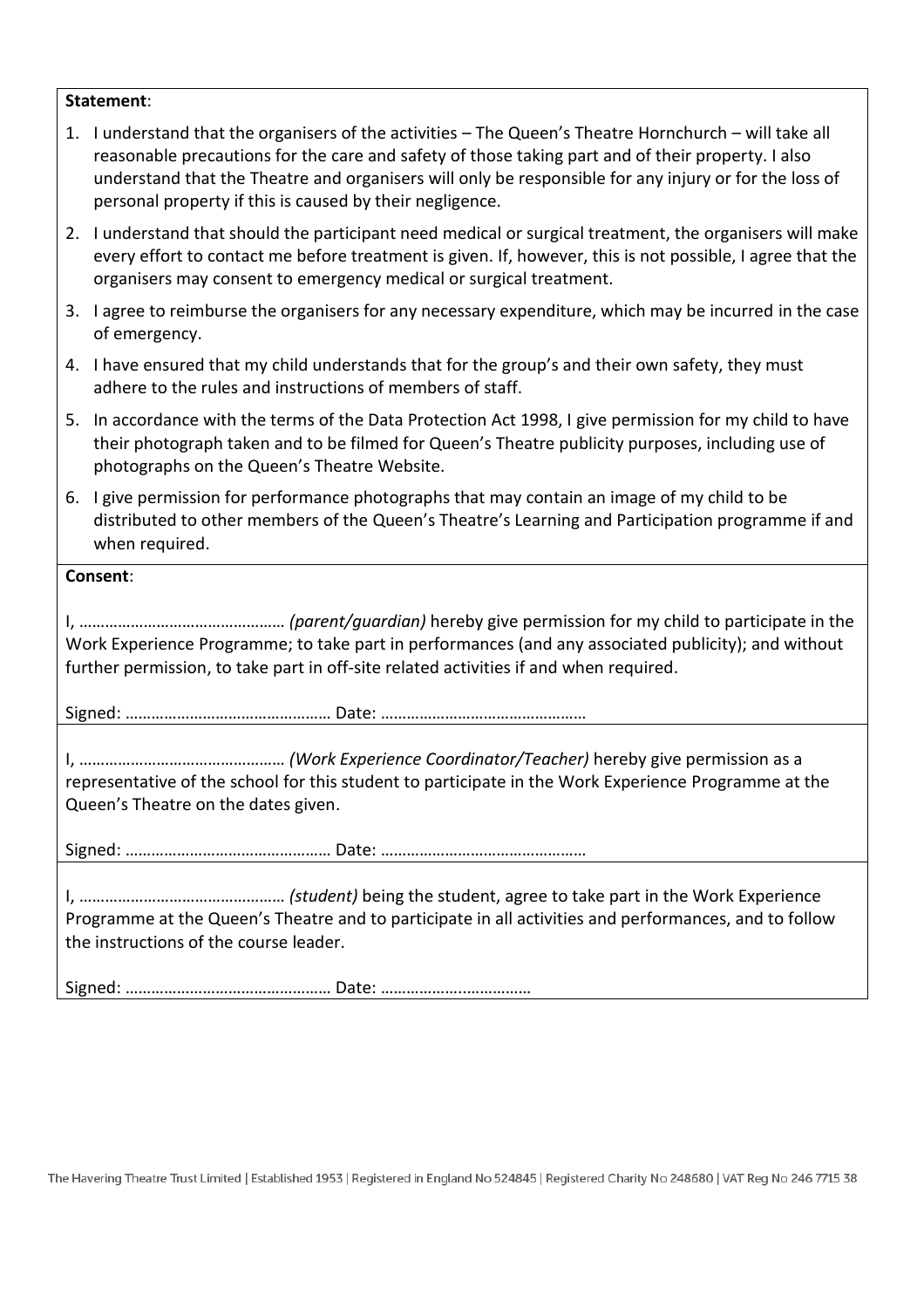## **Work Experience Application Form**

*This section must be completed by the applicant.* 

Why do you want to do your work experience at the Queen's Theatre? *(Tip – Don't just put "I am interested in theatre". Everyone says that. Tell us what you like about theatre and why. Tell us what areas of theatre you are interested in. For example: acting, stage management, technical theatre or design, and why you think this work experience will be a good opportunity for you.)*

What creative or technical skills and experience do you have already? Please give examples. *(Tip – this could be anything related to theatre and performing arts, for example taking part in drama groups or plays at school or within other organisations, such as youth groups or religious organisations. It might be performing in a band or orchestra or writing plays, songs, poetry or stories. It might be designing a fancy dress outfit or costume for yourself or designing a poster for an event or even designing a website. Tell us about something you have done that you are proud of.)*

The Havering Theatre Trust Limited | Established 1953 | Registered in England No 524845 | Registered Charity No 248680 | VAT Reg No 246 7715 38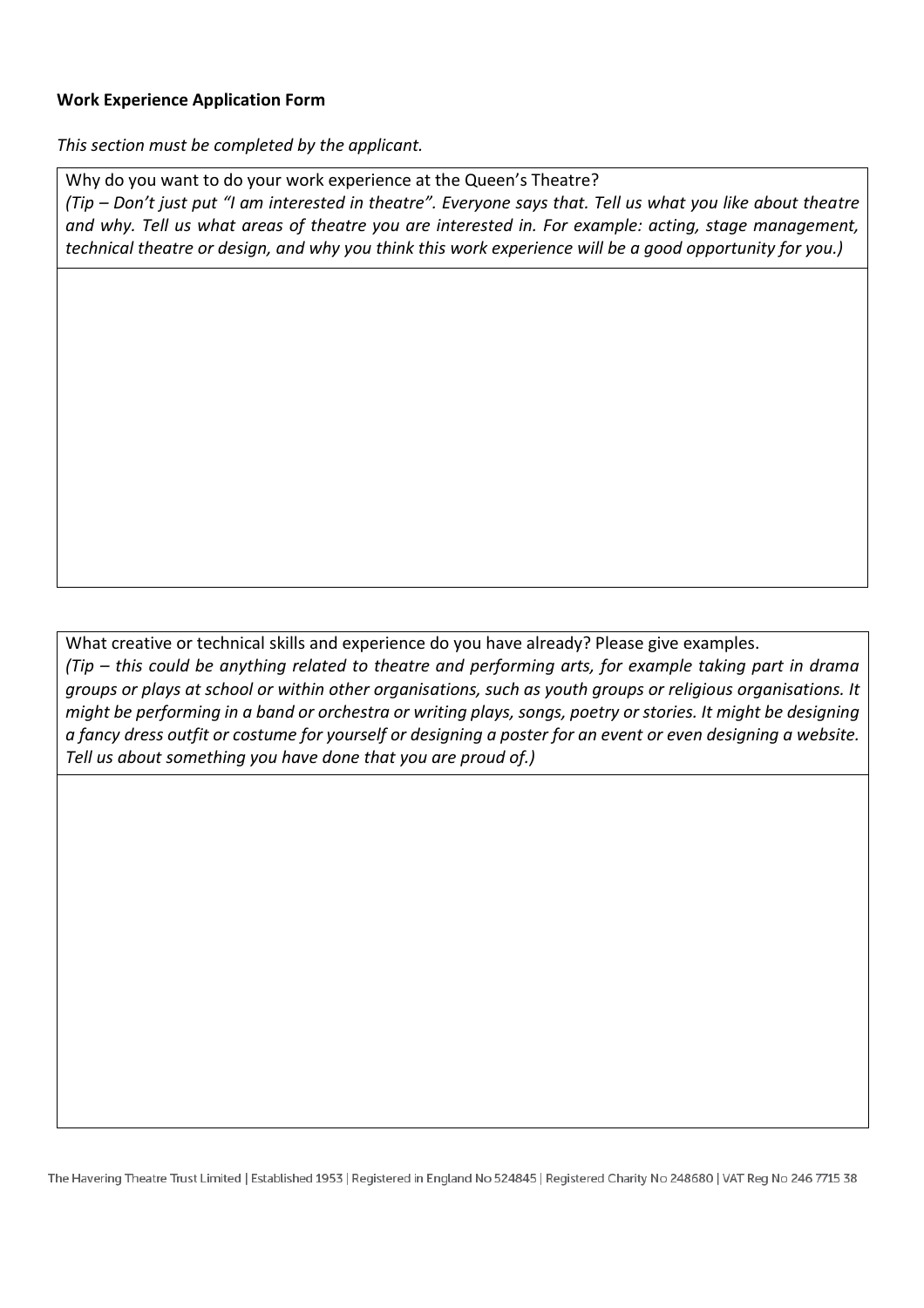What play have you seen or read recently and what did you like or dislike about it? *(Tip – This does not have to be a professional production. It might be a play you have studied or seen at school or read at home if you haven't been to the theatre recently. Tell us the name of the play, who wrote it/performed it and what you liked about it and why. Then tell us what you think the writer/ performers could have done differently and why.)*

Finally, tell us why we should choose you. *(Tip – Be as creative as you like!)*

The Havering Theatre Trust Limited | Established 1953 | Registered in England No 524845 | Registered Charity No 248680 | VAT Reg No 246 7715 38